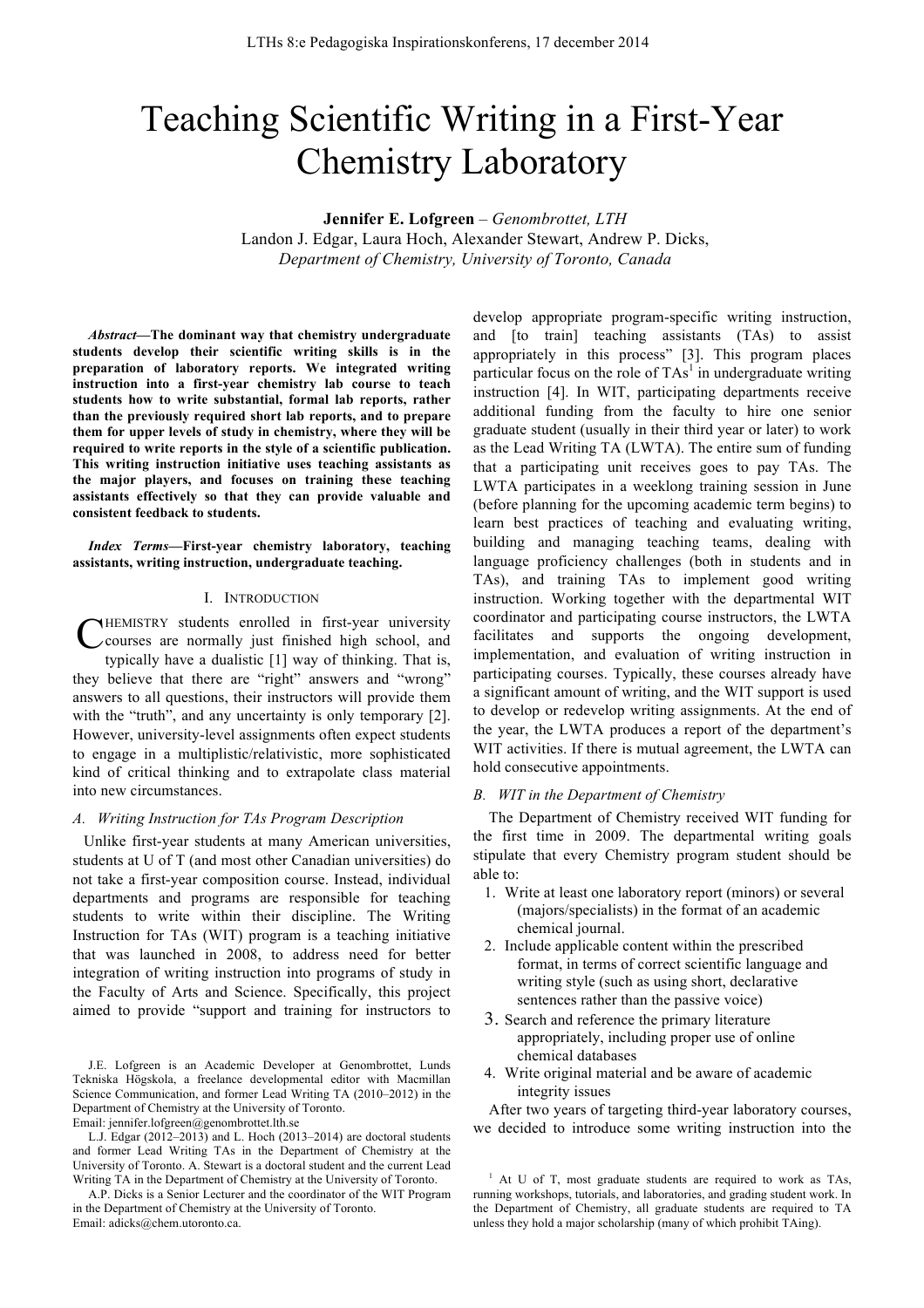first year level. We selected a small full-year course  $(-120)$ students) called CHM151 *Chemistry: The Molecular Science*. The course description clearly states that it is more demanding than the other first-year option (two complementary half-year courses, CHM138 and CHM139), and that students are expected to have an understanding of introductory organic chemistry when they begin the course. Students choose to enrol in this course rather than taking the less demanding general chemistry offerings. In this paper, we describe the development, implementation, and qualitative evaluation of a writing instruction program in this first-year chemistry course.

# II. DEVELOPING WIT IN CHM151

This course is well established in the department and the lab schedule is carefully balanced. We examined the existing structure of the course, and used the LWTA's previous experience as a CHM151 lab demonstrator to identify key areas for improvement and goals for WIT in the course.

#### *A. Assessment of the Existing Structure*

We identified four key areas where WIT interventions could improve the existing course.

**Instruction on writing laboratory reports**: Students were expected to read the lab manual independently, and use this information to prepare properly formatted short lab reports. This was not an ideal arrangement, as it required students to engage in too much self-study in order to successfully complete the basic course work.

**The lab report format**: Students work in partners in the lab but prepare individual lab reports. Lab reports included brief introduction, methods, tabulated results, and discussion sections, but the overall length was limited to two pages and the writing was consequently very limited. Short, dataanalysis-only reports that omit elements of a complete lab report (or scientific article) do not engage the students in understanding the experiment as a whole, and the result can be that comprehension is actually reduced [5].

**Assessment criteria and feedback to students**: Lab reports were graded using a correct/incorrect grading scheme that was not made available to students. This was not ideal because unstated criteria, assumptions about commonly understood expectations, and assessment standards can create problems for students [6]. TAs checked lab reports for the required content and assigned part marks for different sections. Feedback on the writing itself was normally minimal because the amount of time the TAs are allotted for grading lab reports is quite limited.<sup>2</sup>

**Schedule for returning laboratory reports**: Students in CHM151 complete five labs per term, doing one lab every other week, for a total of 10 experiments over the full academic year (September–April). Students submitted their lab reports in the next lab (i.e. two weeks after completing the experiment), and TAs returned their graded reports the following lab (again, two weeks later). This normally meant that TAs only finished grading in time for the next lab.

Although this was the most logistically convenient, it was highly problematic: students were writing two reports before receiving *any* feedback (whether grades or comments), and this feedback was returned a full month after they had completed the actual experiment.

## *B. Goals for WIT in CHM151*

We identified four main goals for the writing instruction in CHM151, all of which are based in the foundational idea that good writing develops through specific and targeted instruction, multiple writing opportunities, and timely and focused feedback [7].

**Create a level playing field**: U of T has a very diverse student population, which means that students entering first year come from a wide variety of cultural and educational backgrounds. This has implications for their level of preparedness for first-year chemistry, and means that not all students will be equally capable of completing course work. Even within the cohort of students entering U of T from Ontario high schools (which all use the same curriculum), an in-house study found that there was a statistically very significant difference in how prepared these students were for university-level chemistry [8]. These differences have implications in student abilities to read and write at the university level, and clearly indicate that first-year writing instruction plays an important role in bringing *all* students to the required level of preparation.

**Use writing to enhance learning**: Writing-to-learn is an established method for enhancing student learning. Lab report assignments should help students develop their understanding of the course material by asking them to synthesize their observations/results and relevant readings.

**Make grading policies transparent and understandable**: It is not sufficient to give a student a number grade. If a student is to *learn*, they need to clearly understand where their areas of weakness are and what criteria were used in assessment. Helping students understand how they are assessed by making grading criteria transparent also prepares them for navigating diverse expectations from future course instructors.

**Return graded lab reports more quickly**: This is very simple, but very important. Giving students feedback quickly after they submit an assignment, and when it is relevant for current work, increases the chances of students making good use of it.

## III. IMPLEMENTING WIT IN CHM151

We took a two-stage approach in integrating writing instruction into CHM151. This decision was motivated by a desire to support the self-efficacy of first-year chemistry students. By planning for students to experience initial success, it is possible to help them develop better selfefficacy in a progressive manner, which will in turn enable them to tackle more challenging tasks [9]. Because the students in this course are self-selected, they might have a generally higher level of chemistry self-efficacy than the average first year science student, but this would not necessarily mean their self-efficacy extended to *writing* in chemistry. Also, they were still transitioning into university and therefore still needed support. In the Fall term (Experiments 1 through 5), we chose to make small-scale changes to a system we already knew to be manageable for

<sup>&</sup>lt;sup>2</sup> Laboratory courses are very expensive to run, and the budgets for these courses are always very tight. TAs are an expensive part of this budget because they spend long hours in the lab with the students, and one consequence is that there is limited time available for grading.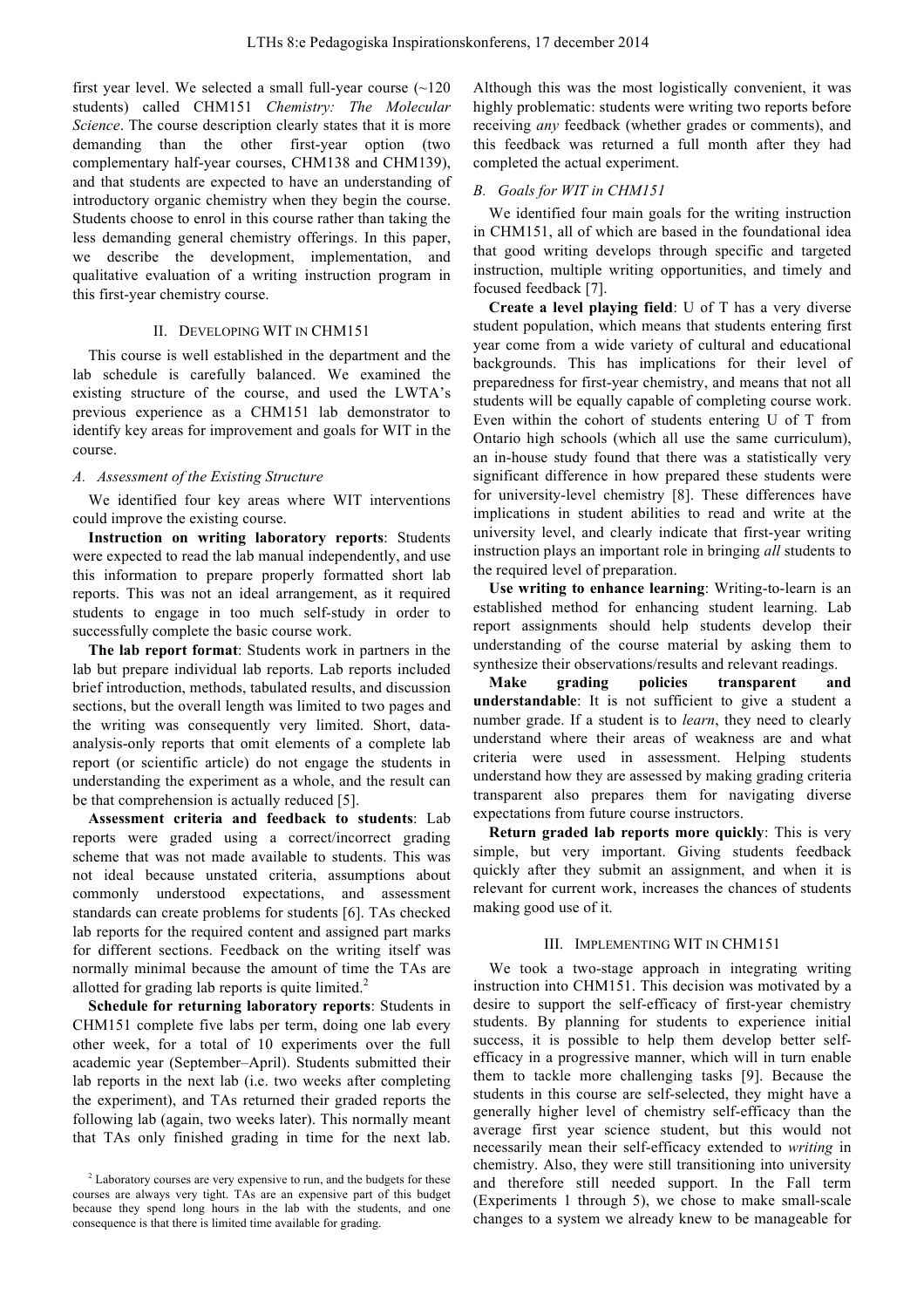the students [10], and in the Spring term (Experiments 6 through 10) we challenged the students with more significant tasks.

# *A. Fall Term WIT Activities*

Experiment 1 is a computation lab that only takes half the lab period. Previously, the other half of the lab period was unused. During this free time, students were given an **introductory lecture** by the lab TAs that gave them information about the lab and the lab reports. Much of this information has always been available to students in the lab manual, but many students still struggle to meet expectations of punctuality, preparedness, and behaviour in the lab.

The lab report for Experiment 1 is a fill-in-the-blankstype report. In the introductory presentation, we gave students the **option of writing a short discussion** for this report, for 1 bonus mark on a 20-mark report, based on simple instructions. This was meant to provide a low stakes opportunity for students to practice writing a short discussion and get some early feedback, and to give the TAs an opportunity to see writing samples from students before their first written report.

We elected to not change the format of the lab reports during the Fall term, to give the students an opportunity to become comfortable with the basic report before challenging them with more advanced tasks. For the whole term, the LWTA offered students the chance to **pick up graded lab reports the Friday before their next lab**. This gave them the chance to use feedback on one report in writing their next one. Approximately 75% of students took advantage of this opportunity.

# *B. Spring Term WIT Activities*

We continued returning student reports on Fridays during the Spring term. In Experiment 6, which concerns spectroscopy, we introduced an **in-lab reading assignment** to be completed in pairs. The students were to use their reading to complete a worksheet with a series of carefully constructed questions (also in pairs), and then use their answers to **write a properly formatted introduction** in their individual lab reports.

In Experiment 7, we introduced a more **substantial assignment for the discussion** section of the lab report, giving students **specific questions** to guide their discussion. These questions were designed to guide the students in producing a focused, analytical discussion [10]. We also provided them with references to key sections of their textbook that they might use for more information.

In Experiments 8 and 9, students were required to write an **abstract** for their report.

In Experiment 10, where the students prepared a Grätzeltype dye-sensitized solar cell, they were required to write a **formal lab report**. They were provided with **two journal articles to use as references** in the introduction and discussion sections: one from *J. Chem. Ed.* that describes the design of the experiment they performed [11], and the original *Nature* paper on the Grätzel cell [12]. The first source was required reading, while the second was optional for students who felt able to tackle the language.

For all experiments in the Spring term, we also provided students with **writing guides** for the relevant new section of their lab report. These writing guides gave concise, general advice on writing sections of the lab report, and provided specific information about the requirements for CHM151.

Also for all experiments in the Spring term, we prepared **one-page grading sheets** that clearly indicated the main criteria and mark value for each section of each lab report. These grading sheets also had large comment boxes where the TAs wrote comments. This was intended to reduce the marking time for each lab report by eliminating the need for marginal comments.

# *C. TA Training and Collaboration*

The LWTA met regularly with the TAs throughout the year. During these meetings, the LWTA presented TAs with **relevant support and training** in teaching and evaluating writing. **Benchmarking sessions** were held for key lab reports in order to ensure consistency across all TAs. All instructional materials in the Fall term and all assessment materials in the Spring term were developed in collaboration with the TAs.

# *D. Refinements in 2012–2013*

Student response in 2011–2012 indicated that that they would have liked to have the writing guides and associated instruction in the Fall term. So, the LWTA (LJE) provided the students with instruction on writing a university lab report during a course tutorial (students have tutorial on weeks they do not have lab), and the students were given the option to write a formal lab report for Experiment 3 for bonus marks, and assigned a mandatory formal lab report for Experiment 6. This gave them **three opportunities to write a formal lab report**, with good spacing between them.

# *E. Refinements in 2013–2014*

Over two years of WIT in this course, student response indicated that they wanted to see samples of student work. In a tutorial early in the Fall term, the LWTA (LH) gave a presentation on writing a university lab report, and then students worked on assessing a **"bad" sample report** that the teaching team had prepared. This report contained many of the commonly seen errors in student writing in previous years, and students were asked to identify and suggest corrections for these errors. This task was taken up in the tutorial groups. Afterward, an answer key with feedback was made available to all students.

Students were given the option of writing an introduction and abstract for their lab report for Experiment 3, and results, discussion, and conclusion sections in their lab report for Experiment 4; 75% of the class chose to do this writing. For Experiment 7, students were given a short piece of text with references removed, and asked to indicate where they thought references belonged and why.

## IV. EVALUATION OF WIT IN CHM151

We surveyed students at the end of April to get their feedback on elements of the writing instruction in CHM151. Comparing the survey results for the key summative questions from 2012 and 2014 (Table 1) we see that student response was and continues to be positive overall. This serves as a good indication that students are receiving the message that writing is important in learning chemistry. Student comments also indicate that the program is having a positive impact on their learning, and that students recognize the role that writing plays in their studies: